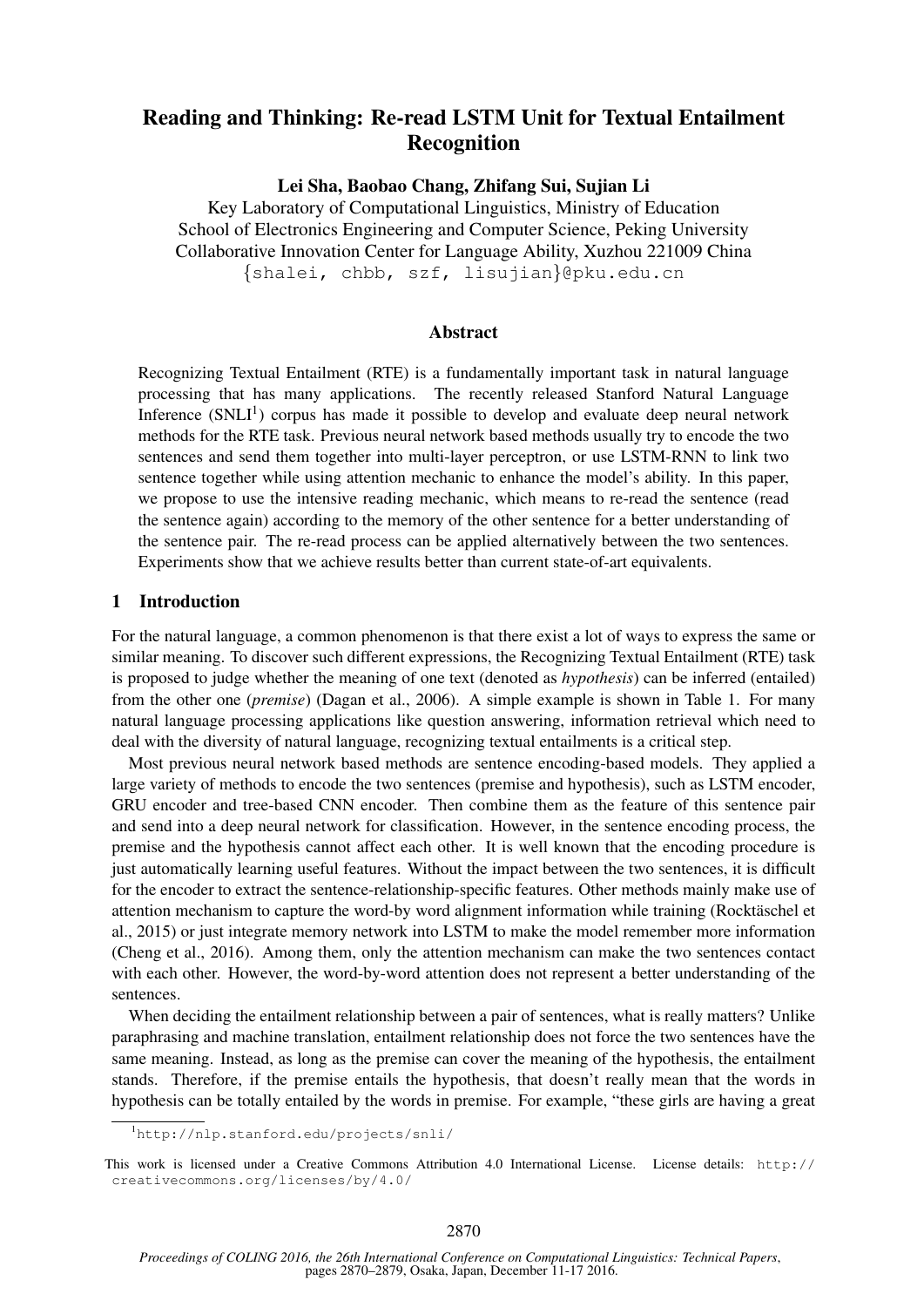| Relationship | Premise & Hypothesis |                                                           |  |
|--------------|----------------------|-----------------------------------------------------------|--|
| Entailment   | Premise:             | This church choir sings to the masses as they sing joyous |  |
|              |                      | songs from the book at a church.                          |  |
|              | Hypothesis:          | The church is filled with song.                           |  |
| Neutral      | Premise:             | This church choir sings to the masses as they sing joyous |  |
|              |                      | songs from the book at a church.                          |  |
|              | Hypothesis:          | The church has cracks in the ceiling.                     |  |
| Contradict   | Premise:             | This church choir sings to the masses as they sing joyous |  |
|              |                      | songs from the book at a church.                          |  |
|              | Hypothesis:          | A choir singing at a baseball game.                       |  |

Table 1: Example of entailment / neutral / contradict eases.

time looking for seashells" can entail "the girls are outside". These entailment cases certainly cannot be solved by word-by-word alignment based methods since "outside" cannot be aligned to any of the words in the premise. Intuitively, when a human is judging the relationship of the two sentences, he/she would first read the premise, and then read the hypothesis while considering whether it can be entailed by the premise. Therefore, we intend to make the model more like human, namely, we require the model be capable of reading and thinking.

In this paper, we propose a new LSTM variant called re-read LSTM unit (rLSTM), which also take the attention vector of one sentence as an inner state while reading the other sentence. Therefore, this kind of unit is specially designed for dual sentence modeling. Then we use a standard bidirectional LSTM to read the premise, and use a bidirectional rLSTM to read the hypothesis. The output of the standard BiLSTM is taken as the general input of the bidirectional rLSTM. Experiments show that our method has outperformed the state-of-the-art approaches.

# 2 Related Work

Textual Entailment Recognizing (RTE) task has been widely studied by many previous work. Firstly, the methods use statistical classifiers which leverage a wide variety of features, including hand-engineered features derived from complex NLP pipelines and similarity between sentences  $(T \text{ and } H)$  and sentence pairs  $((T', H')$  and  $(T'', H''))$ (Malakasiotis and Androutsopoulos, 2007; Jijkoun and de Rijke, 2005; Wan et al., 2006; Zanzotto and Moschitti, 2006; Wang and Neumann, 2007; Dinu and Wang, 2009; Nielsen et al., 2009; Malakasiotis, 2011). This kind of methods are hard to generalize due to the complexity of feature engineering. Moreover, the hand-engineered features usually cannot represent implicit meanings of sentences.

Secondly, (Hickl, 2008; Sha et al., 2015; Shnarch et al., 2011b; Shnarch et al., 2011a; Beltagy et al., 2013; Rios et al., 2014) extract the structured information (discourse commitments or predicate-argument representations) in  $T-H$  pair and check if the information in T contains or can infer the information in H. Probabilistic methods are used for recognizing the entailment. However, these work are still based on hand-engineered features which is not easy to generalize.

Recently, neural network based methods start to show its effectiveness. Based on (Bowman et al.,  $2015$ ), Rocktäschel et al.  $(2015)$  uses the attention-based technique to improve the performance of LSTM-based recurrent neural network. Then, Yin et al. (2015) applied attention mechanic to convolution neural network, Liu et al. (2016a) proposed coupled-LSTM, Vendrov et al. (2015) proposed ordered embedding, Mou et al. (2016) applied Tree-based CNN, Wang and Jiang (2015) proposed matching LSTM, Liu et al. (2016b) applied inner-attention, Cheng et al. (2016) proposed Long Short-Term Memory-Networks to improve the performance. To free the model from traditional parsing process, Bowman et al. (2016) combines parsing and interpretation within a single tree sequence hybrid model by integrating tree structured sentence interpretation into the linear sequential structure of a shift-reduce parser. Parikh et al. (2016) uses attention to decompose the problem into subproblems that can be solved separately, thus making it trivially parallelizable.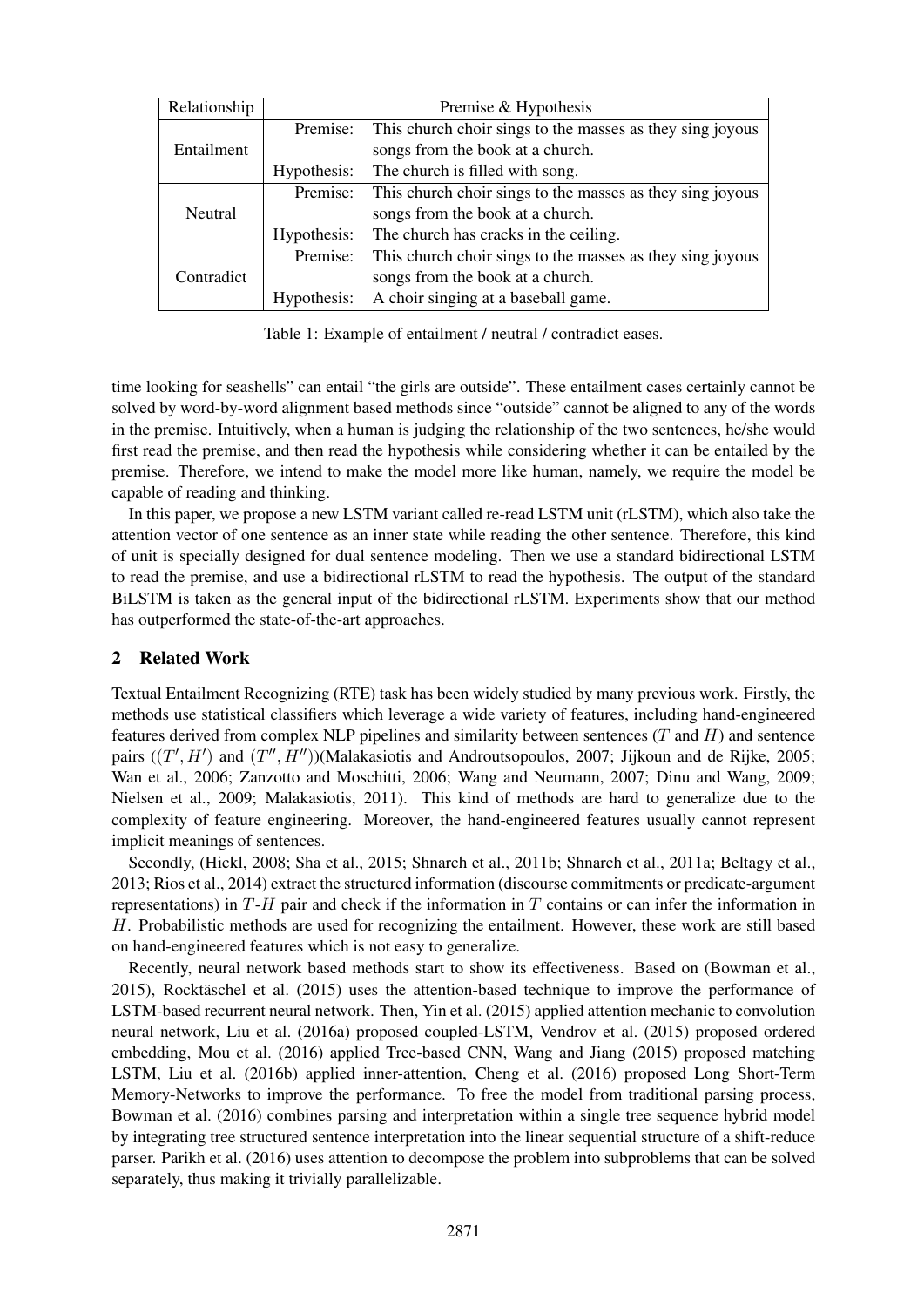

Figure 1: The inner architecture of the traditional LSTM unit and the re-read LSTM unit.

# 3 Model

#### 3.1 Background

The LSTM architecture (Hochreiter and Schmidhuber, 1997) addresses this problem of learning longterm dependencies by introducing a memory cell that is able to preserve state over long periods of time. While numerous LSTM variants have been described, here we describe the most widely-used version.

Long short-term memory (LSTM) based recurrent neural networks (RNNs) have long been tried to apply to a wide range of NLP tasks, including RTE (Bowman et al., 2015). We define the LSTM unit at each time step t to be a collection of vectors in  $\mathbb{R}^d$ : an input gate  $i_t$ , a forget gate  $f_t$ , an output gate  $o_t$ , a memory cell  $c_t$ , candidate memory cell state  $C_t$  and a hidden state  $h_t$ . The entries of the gating vectors  $i_t$ ,  $f_t$  and  $o_t$  are in [0, 1]. We refer to d as the memory dimension of the LSTM. The LSTM transition equations are listed in Eq 1.

$$
i_t = \sigma(W_i x_t + U_i h_{t-1} + b_i)
$$
  
\n
$$
f_t = \sigma(W_f x_t + U_f h_{t-1} + b_f)
$$
  
\n
$$
o_t = \sigma(W_o x_t + U_o h_{t-1} + b_o)
$$
  
\n
$$
i_t = \sigma(W_o x_t + b_i)
$$
  
\n
$$
i_t = o_t \odot \tanh(c_t)
$$
  
\n
$$
i_t = o_t \odot \tanh(c_t)
$$
  
\n
$$
i_t = o_t \odot \tanh(c_t)
$$

where  $x_t$  is the input at the current time step,  $\sigma$  denotes the logistic sigmoid function and  $\odot$  denotes element-wise multiplication. Intuitively, the forget gate controls the extent to which the previous memory cell is forgotten, the input gate controls how much information is input to each unit, and the output gate controls the exposure of the internal memory state. The hidden state vector in an LSTM unit is therefore a gated, partial view of the state of the unit's internal memory cell. Since the value of the gating variables vary for each vector element, the model can learn to represent information over multiple time scales.

#### 3.2 Re-read LSTM (rLSTM)

In the textual entailment recognition problem, we need to model the relationship of two sentences and judge whether the premise can entail the hypothesis. As for human beings, maybe the most nature way for the judging process is first read the premise, remember it, and then read the hypothesis while thinking whether the premise can entail the hypothesis. Intuitively, we can improve the performance of RTE by adding some human nature to deep neural network models. In this paper, we intend to make the LSTM unit capable of thinking the relation between premise and hypothesis while reading them. Our proposed LSTM architecture is shown in Figure 1b, we call it re-read LSTM (rLSTM). The rLSTM unit is specially designed for dual sentence modeling, it is applied only when dealing with the second sentence. Therefore, in Figure 1b, there is a general input to rLSTM: the premise representation. This representation is composed of each word's representation in the premise. The word's representation can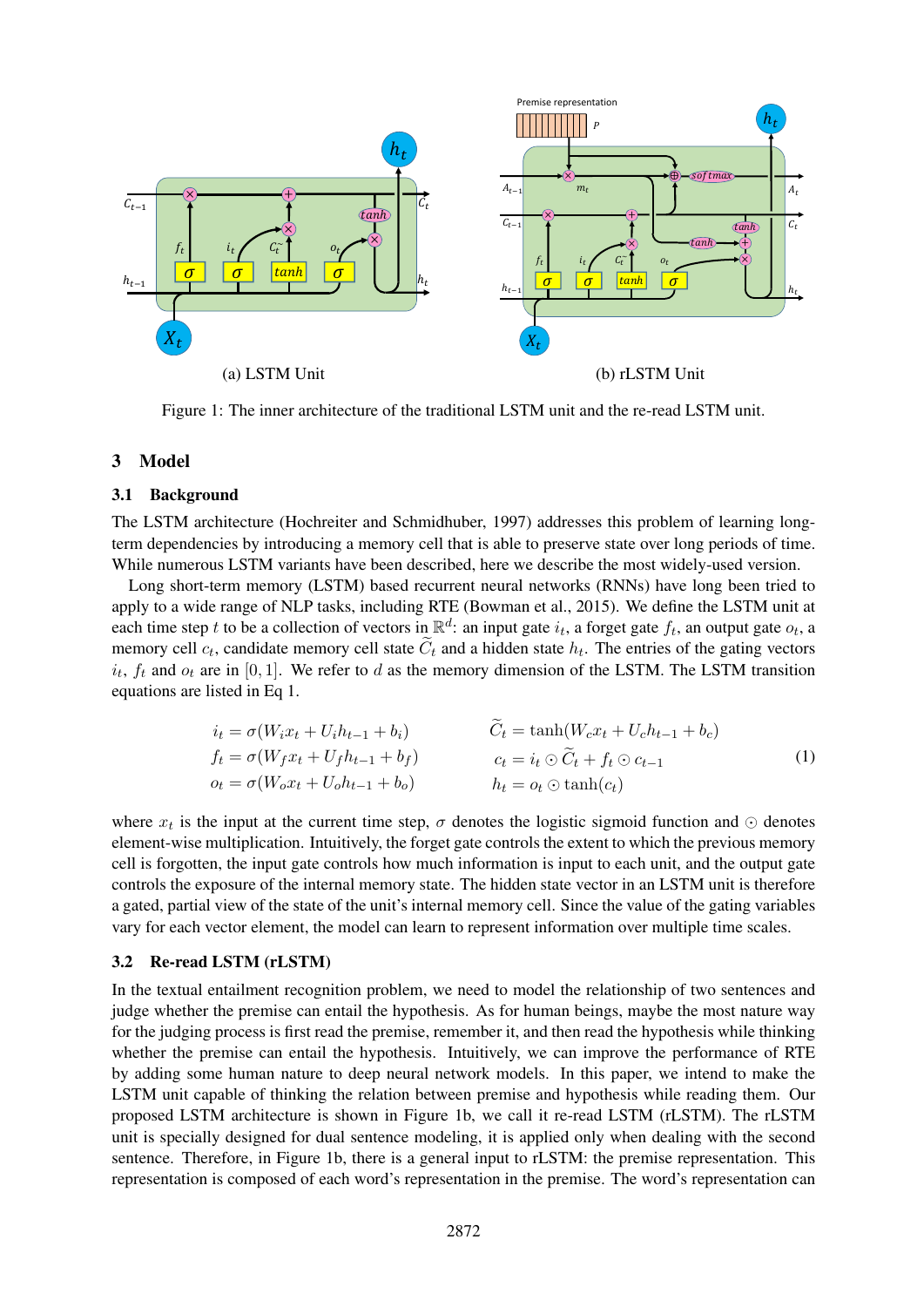

Figure 2: The architecture of our model.

be the word embedding or another plain LSTM's output. We add an input and an output to rLSTM unit which represents the attention over the words in the premise at time step  $t - 1$  ( $A_{t-1}$ ) and  $t(A_t)$ . Given the attention at time  $t - 1$  and the premise representation P, we can get the current understanding of the premise, or the memory  $m_t$ :

$$
m_t = A_{t-1}P \tag{2}
$$

where  $A_{t-1} \in \mathbb{R}^L$ ,  $P \in \mathbb{R}^{d \times L}$ , L represents the number of words in the premise.

The model needs to consider the entailment relationship. Therefore, the memory of the premise should also affect the hidden state of the hypothesis. With the information of premise, the hidden state of the hypothesis can learn more specific information for their relationship. So we add the memory of the premise and the memory cell to affect the hidden state vector as follows:

$$
h_t = o_t \odot \left(\tanh(c_t) + \tanh(m_t)\right) \tag{3}
$$

memory cell can affect the attention in time step t: Intuitively, each time the model reads one more word in the hypothesis, it should be clearer about what information in the premise is more important respected to the hypothesis. So the  $A_{t-1}$  is the premise's attention in time step  $t - 1$ , after read one word, it became  $A_t$ , the information represented by which is more focus on the relationship between the premise and the hypothesis. Therefore, the origin LSTM's

$$
\alpha = W_p P + W_m m_t + W_c C_{t-1}
$$
  
\n
$$
A_t = softmax(w\alpha)
$$
\n(4)

where  $W_p \in \mathbb{R}^{d \times d}$ ,  $W_m \in \mathbb{R}^{d \times d}$ ,  $W_c \in \mathbb{R}^{d \times d}$ ,  $w \in \mathbb{R}^d$  are weight matrices or vectors.

## 3.3 Our Model

Our model is shown in Figure 2. We use the standard LSTM to deal with the premise. The output of the standard LSTM  $h_{p_1}, h_{p_2}, \cdots, h_{p_n}$  are concatenated as a matrix P:

$$
P = [h_{p_1}, h_{p_2}, \cdots, h_{p_L}]
$$
\n
$$
(5)
$$

where  $P \in \mathbb{R}^{d \times n}$ , L represents the number of words in the premise.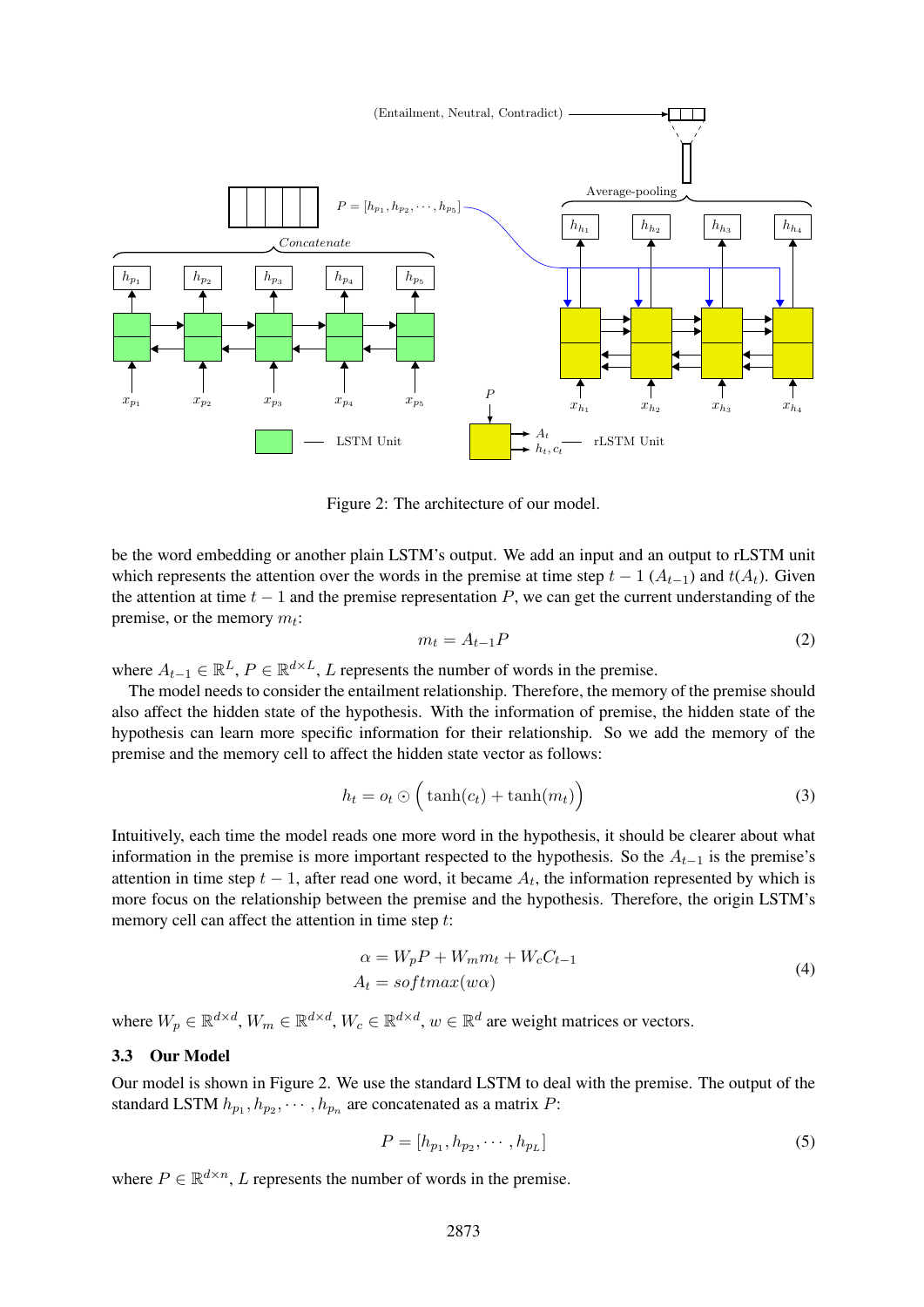|            | Train  | Dev  | <b>Test</b> |
|------------|--------|------|-------------|
| Entailment | 183416 | 3329 | 3368        |
| Neutral    | 182764 | 3235 | 3219        |
| Contradict | 183187 | 3278 | 3237        |
| Total      | 549367 | 9842 | 9824        |

Table 2: Distribution of Entailment Classes in SNLI

And then, we take  $P$  as the general input of re-read LSTM (rLSTM), which is used to deal with the hypothesis as is shown in Formula 6.

$$
h_{h_i}^{\rightarrow} = rLSTM(P, A_{t-1}, h_{h_{i-1}}, c_{t-1})
$$
  
\n
$$
h_{h_i}^{\leftarrow} = rLSTM(P, A_{t+1}, h_{h_{i+1}}, c_{t+1})
$$
  
\n
$$
h_{h_i} = [h_{h_i}^{\rightarrow}, h_{h_i}^{\leftarrow}]
$$
\n(6)

where the forward output  $h_{h_i}^{\rightarrow}$  and the backward output  $h_{h_i}^{\leftarrow}$  are all calculated by re-read LSTM unit. We concatenate the forward output  $h_{h_i}^{\rightarrow}$  and the backward output  $h_{h_i}^{\leftarrow}$  as the final output of the bidirectional rLSTM:  $h_{h_i}$ .

Then, we average the outputs of rLSTM as the final representation of the premise-hypothesis sentence pair:

$$
S = \frac{1}{n} \sum_{i=1}^{n} h_{h_i} \tag{7}
$$

where  $S \in \mathbb{R}^d$  is the final representation. Then S is fed into a logistic classifier:

$$
O = WS + b \tag{8}
$$

where  $W \in \mathbb{R}^{3 \times d}$ ,  $b \in \mathbb{R}^3$  are the parameters,  $O \in \mathbb{R}^3$  is the final output of this premise-hypothesis pair, each entry contains the score of an entailment class (entailment, neutral, contradiction).

#### 3.4 Training

We define the ground-truth label vector  $y$  for each premise-hypothesis pair as a binary vector. If this premise-hypothesis pair belongs to class i, only the i-th dimension  $y(i)$  is 1 and the other dimensions are set to 0. In our model, the RTE task is classification problem and we adopt cross entropy loss as the objective function. Given the parameters set  $\theta = {\theta_{LSTM}, \theta_{rLSTM}, W, b}$ , where  $\theta_{LSTM}$  represents the LSTM neural network parameters,  $\theta_{rLSTM}$  represents the rLSTM neural network parameters. the objective function for a premise-hypothesis pair can be written as,

$$
J(\theta) = -\sum_{i} y(i) \log(O(i)) + \frac{\lambda}{2} ||\theta||^2
$$
\n(9)

To compute the network parameter  $\theta$ , we maximize the log likelihood  $J(\theta)$  through stochastic gradient descent over shuffled mini-batches with the Adadelta (Zeiler, 2012) update rule.

## 4 Experiment

In this section, we present the evaluation of our model. We first perform quantitative evaluation, comparing our model with previous works. We then conduct some qualitative analyses to understand how our rLSTM model works in matching the premise and the hypothesis.

#### 4.1 Datasets and Model Configuration

We conduct experiments on the Stanford Natural Language Inference corpus (SNLI) (Bowman et al., 2015). The original data set contains 570,152 sentence pairs, each labeled with one of the following relationships: entailment, contradiction, neutral and −, where − indicates a lack of consensus from the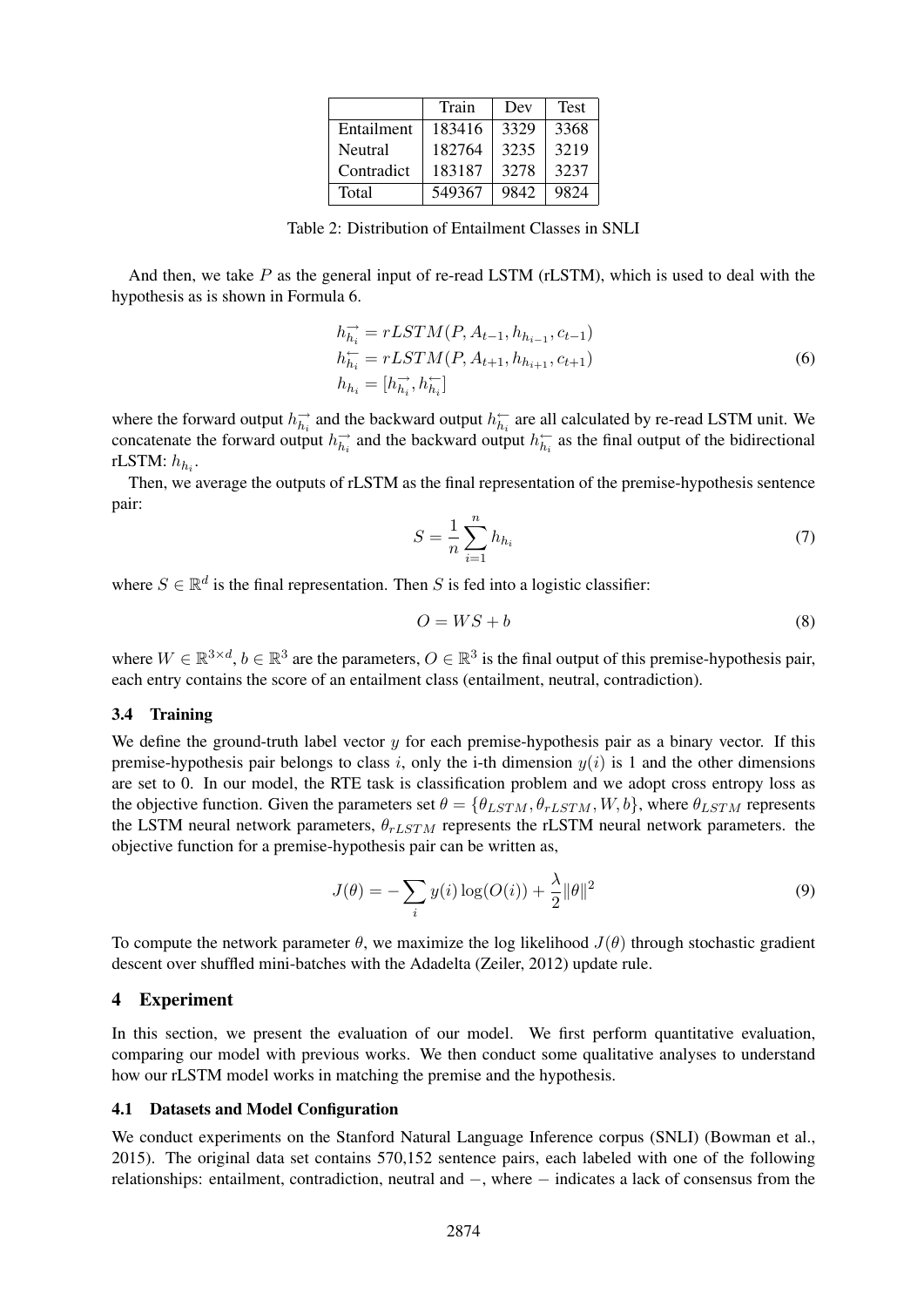human annotators. We discard the sentence pairs labeled with − and keep the remaining ones for our experiments. Table 2 summarizes the statistics of the three entailment classes in SNLI.

We use 300 dimensional GloVe embeddings (Pennington et al., 2014) to represent words, which is trained on the Wikipedia+Gigaword dataset. The embeddings of unknown tokens are initialized by random vectors.

## 4.2 Methods for Comparison

Although we list all of the approaches designed for recognizing textural entailment task on the SNLI dataset in Table 3, we mainly want to compare our model with the word-by-word attention model by Rocktäschel et al. (2015), long short term memory network model by Cheng et al. (2016) and the decomposable attention model by Parikh et al. (2016) since they are either related to our work or achieved the state-of-the-art performance on the SNLI corpus.

We did the following ablation experiments:

- rLSTM: our final model.
- rLSTM C info: in this model, in the rLSTM unit, the origin memory cell  $C_{t-1}$  cannot affect the next attention  $A_t$ . Then the Formula 4 is changed into Formula 10. We intend to see whether the origin memory cell's information can help the model to focus on more important information in the premise.

$$
\alpha = W_p P + W_m m_t
$$
  
\n
$$
A_t = softmax(w\alpha)
$$
\n(10)

• rLSTM - A info: in this model, in the rLSTM unit, the premise's memory  $m_t$  cannot affect the next hidden state  $h_t$ . Then the Formula 3 is changed into Formula 11, which is the origin formula of LSTM. We intend to see whether the current understanding of the premise can help the model to make better decision of the relation between the premise and the hypothesis.

$$
h_t = o_t \odot \tanh(c_t) \tag{11}
$$

• rLSTM - A&C info: in this model, in the rLSTM unit, the origin memory cell  $C_{t-1}$  cannot affect the next attention  $A_t$  and the premise's memory  $m_t$  cannot affect the next hidden state  $h_t$ . Then the LSTM part in the rLSTM is the same as the origin LSTM, and the attention part is updated each step only based on the model's understanding of the premise itself.

#### 4.3 Quantitative Results

The experiment results are listed in Table 3. The experiment results are listed in Table 3. We can see that when we set d to 300 our final model (rLSTM) achieves an accuracy of 87.5% on the test data, which to the best of our knowledge is the highest on this data set. When we remove the effect of the origin memory cell  $C_{t-1}$  on the next attention  $A_t$  (rLSTM − C info), we found that the performance has dropped 2.7 percent. This phenomenon shows that the memory of the hypothesis can indeed contribute to a better understanding of the premise. When we remove the effect of the premise's memory  $m_t$  on the next hidden state  $h_t$ , the performance dropped again. That means the premise's memory can indeed help understand the hypothesis.

When comparing our rLSTM model with Rocktäschel et al. (2015)'s LSTM word-by-word attention model under the same setting with  $d = 100$ , we can see that our performance on the test dataset is still higher than that of Rocktäschel et al. (2015)'s (**student t-test**,  $p < 0.05$ ). One advantage of our model compared to Rocktäschel et al. (2015)'s model is that our attention is inside the LSTM unit, so that it can be affected by the inner memory of LSTM and can also affect the LSTM's inner state. This mechanic can provide our model more flexibility to achieve a better result.

Our result has also outperformed Cheng et al. (2016)'s 300d LSTMN model (student t-test,  $p < 0.05$ ). LSTMN tends to use memory network to remember the sentence while making intra-attention (within a sentence) and inter-attention (between two sentences) complement each other to get good results.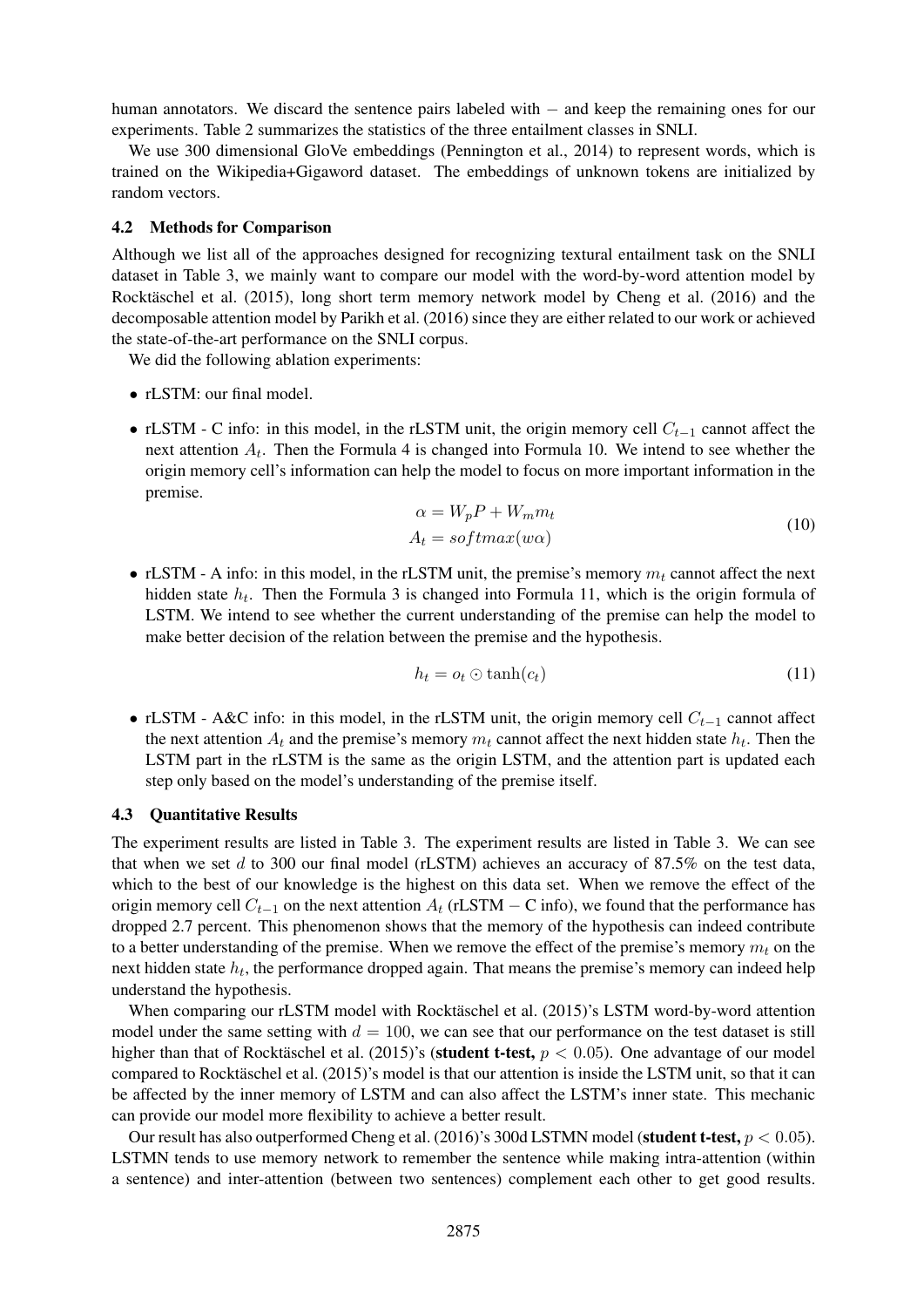| Feature-based models           |                                                                              |                  |       |      |  |  |  |  |
|--------------------------------|------------------------------------------------------------------------------|------------------|-------|------|--|--|--|--|
| Publication                    | Model                                                                        | Params           | Train | Test |  |  |  |  |
| Bowman et al. (2015)           | <b>Unlexicalized features</b>                                                |                  | 49.4  | 50.4 |  |  |  |  |
| Bowman et al. (2015)           | + Unigram and bigram features                                                |                  | 99.7  | 78.2 |  |  |  |  |
| Sentence encoding-based models |                                                                              |                  |       |      |  |  |  |  |
| Bowman et al. (2015)           | 100D LSTM encoders                                                           | 221k             | 84.8  | 77.6 |  |  |  |  |
| Bowman et al. (2016)           | 300D LSTM encoders                                                           | 3.0 <sub>m</sub> | 83.9  | 80.6 |  |  |  |  |
| Vendrov et al. (2015)          | 1024D GRU encoders w/ unsupervised<br>'skip-thoughts' pre-training           | 15m              | 98.8  | 81.4 |  |  |  |  |
| Mou et al. (2016)              | 300D Tree-based CNN encoders                                                 | 3.5 <sub>m</sub> | 83.3  | 82.1 |  |  |  |  |
| Bowman et al. (2016)           | 300D SPINN-PI encoders                                                       | 3.7 <sub>m</sub> | 89.2  | 83.2 |  |  |  |  |
| Liu et al. (2016b)             | 600D (300+300) BiLSTM encoders                                               | 2.0 <sub>m</sub> | 86.4  | 83.3 |  |  |  |  |
| Liu et al. (2016b)             | 600D (300+300) BiLSTM encoders with<br>intra-attention and symbolic preproc. | 2.8 <sub>m</sub> | 85.9  | 85.0 |  |  |  |  |
| Other neural network models    |                                                                              |                  |       |      |  |  |  |  |
| Rocktäschel et al. (2015)      | 100D LSTMs w/ word-by-word attention                                         | 252k             | 85.3  | 83.5 |  |  |  |  |
| Wang and Jiang (2015)          | 300D mLSTM word-by-word attention model                                      | 1.9 <sub>m</sub> | 92.0  | 86.1 |  |  |  |  |
| Cheng et al. (2016)            | 300D LSTMN with deep attention fusion                                        | 1.7 <sub>m</sub> | 87.3  | 85.7 |  |  |  |  |
| Cheng et al. (2016)            | 450D LSTMN with deep attention fusion                                        | 3.4m             | 88.5  | 86.3 |  |  |  |  |
| Parikh et al. (2016)           | 200D decomposable attention model                                            | 382k             | 89.5  | 86.3 |  |  |  |  |
| Parikh et al. (2016)           | 200D decomposable attention model with<br>intra-sentence attention           | 582k             | 90.5  | 86.8 |  |  |  |  |
| Re-read LSTM models            |                                                                              |                  |       |      |  |  |  |  |
| This paper                     | 300D rLSTM                                                                   | 2.0 <sub>m</sub> | 90.7  | 87.5 |  |  |  |  |
| This paper                     | 300D rLSTM - C info                                                          | 1.9 <sub>m</sub> | 88.9  | 84.8 |  |  |  |  |
| This paper                     | 300D rLSTM - A info                                                          | 2.0 <sub>m</sub> | 90.2  | 87.3 |  |  |  |  |
| This paper                     | 300D rLSTM - A&C info                                                        | 1.9 <sub>m</sub> | 88.6  | 84.7 |  |  |  |  |

Table 3: Train/test accuracies on the SNLI dataset and number of parameters (excluding embeddings) for each approach.

However, the intra-attention is generated just according to the information of the current sentence itself and the inter-attention focus on generating a better alignment of the two sentences without considering a better understanding of the sentence relationship. Our model intends to better understand the relation between two sentences by making the two sentence's information affect each other, which helps our model achieves good result.

# 4.4 Qualitative Analyses

Figure 3 listed the visualizations of the attention changing process. Figure 3a, Figure 3c, Figure 3e are the visualization of the entailment case in Table 1. Figure 3b, Figure 3d, Figure 3f are the visualization of the case in Section 1.

In Figure 3a, we can see that as the tLSTM is dealing with the hypothesis, the model pays more attention on the real meaning of the two sentences instead of simple word alignment. For example, when dealing with the word "song" in the hypothesis, the model focus more on the word "sing" in the main clause instead of the word "sing" in the subordinate clause (Figure 3c). Figure 3b has the similar phenomenon. After dealing with "outside", the model tend to focus on the words related to "outside" such as "seashells". Instead, in Figure 3d, after remove the "A info", the model cannot focus on useful information any more.

In addition, when we stop allowing the hypothesis's memory to affect the attention of the premise,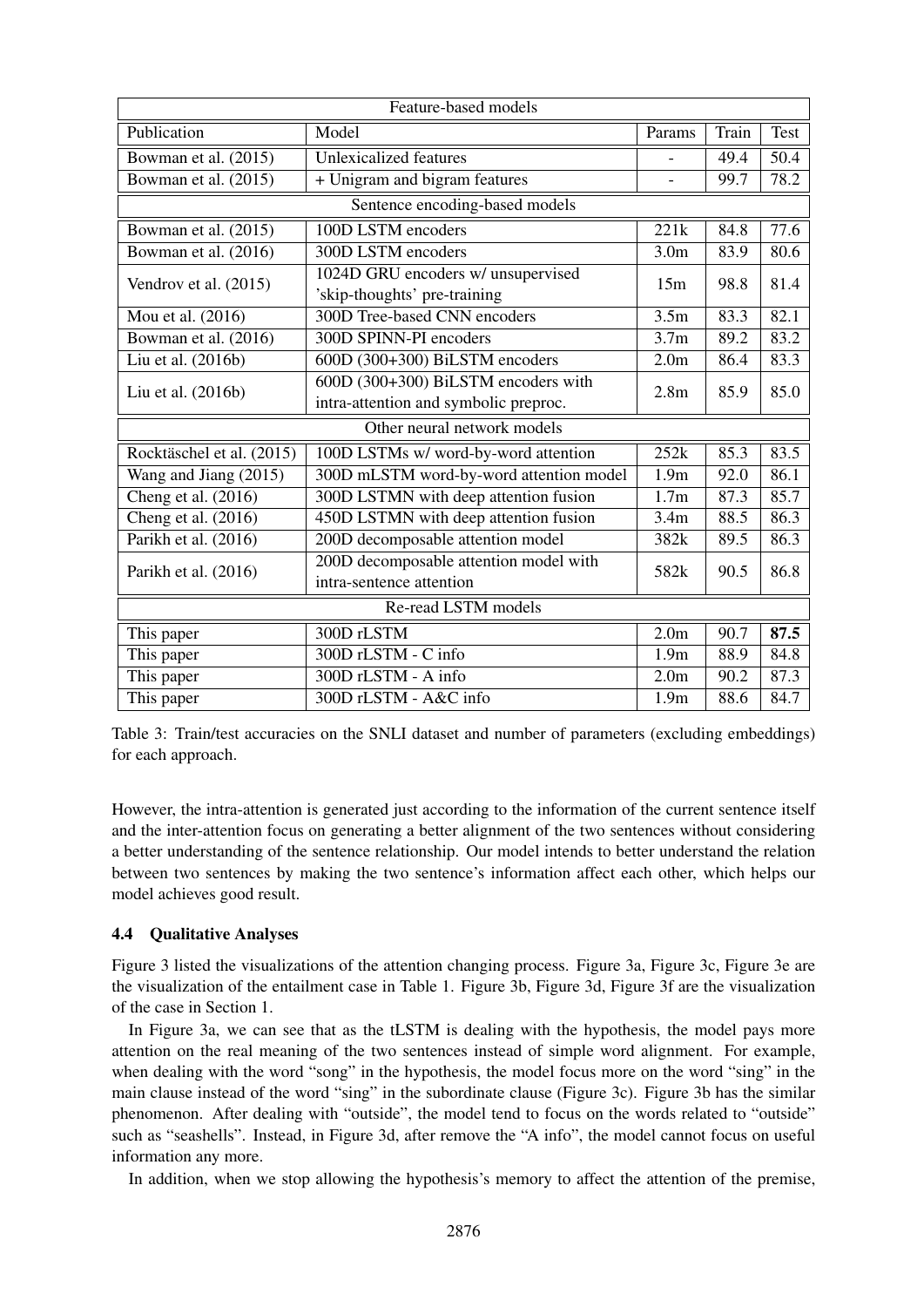

Figure 3: The attention visualization analysis of tLSTM, tLSTM-A info and tLSTM-C info. The premise is on the  $x$  axis, the hypothesis is on the  $y$  axis.

in Figure 3e and Figure 3f, the model's attention performs very poor. Therefore, the test accuracy of tLSTM−C info is much lower than tLSTM.

# 5 Conclusion

In this paper, we proposed a special LSTM architecture for the task of textural entailment recognizing. Inspired by the process of human reading, we bring re-read mechanic into the LSTM unit and call it re-read LSTM (rLSTM). Re-read LSTM is specially designed for dual sentence modeling and it takes the representation of the premise as general input when dealing with the hypothesis. There are two main differences between rLSTM and LSTM. First, in rLSTM, the memory of the hypothesis can affect the attention of the premise, which means the hypothesis can help the model better understanding the premise. Second, the premise's memory can affect the hidden state of the hypothesis, which means the premise can provide useful information to help the model make better decision of the relation between the premise and the hypothesis. And then, we designed an architecture for the RTE task, we use a traditional bidirectional LSTM to deal with the premise and use bidirectional rLSTM to deal with the hypothesis. Finally, the average of the bidirectional rLSTM's outputs can be used for predicting the relationship between the premise and the hypothesis.

Experiments on the SNLI corpus showed that the rLSTM model outperformed the state-of-the-art performance reported so far on this data set. Moreover, closer analyses on the attention vectors revealed that our rLSTM mechanics indeed provide and generate better attention on the premise, which represents a better understanding of the sentences.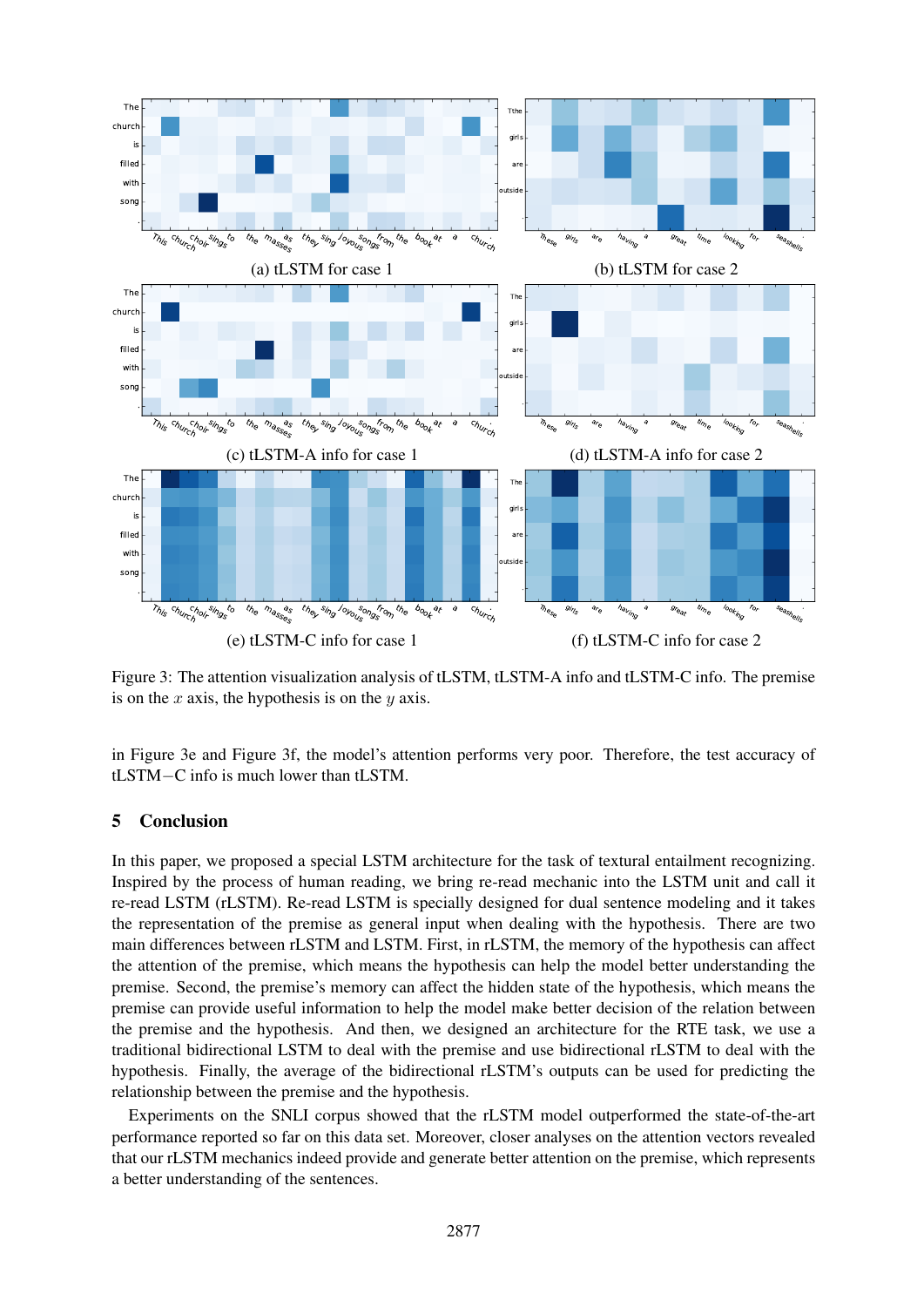#### Acknowledgements

We would like to thank our three anonymous reviewers for their helpful advice on various aspects of this work. This research was supported by the National Key Basic Research Program of China (No.2014CB340504) and the National Natural Science Foundation of China (No.61375074,61273318). The contact authors for this paper is Baobao Chang and Zhifang Sui.

#### References

- Islam Beltagy, Cuong Chau, Gemma Boleda, Dan Garrette, Katrin Erk, and Raymond Mooney. 2013. Deep semantics with probabilistic logical form. In *Proceedings of the Second Joint Conference on Lexical and Computational Semantics (\* SEM-13)*.
- Samuel R Bowman, Gabor Angeli, Christopher Potts, and Christopher D Manning. 2015. A large annotated corpus for learning natural language inference. *arXiv preprint arXiv:1508.05326*.
- Samuel R Bowman, Jon Gauthier, Abhinav Rastogi, Raghav Gupta, Christopher D Manning, and Christopher Potts. 2016. A fast unified model for parsing and sentence understanding. *arXiv preprint arXiv:1603.06021*.
- Jianpeng Cheng, Li Dong, and Mirella Lapata. 2016. Long short-term memory-networks for machine reading. *arXiv preprint arXiv:1601.06733*.
- Ido Dagan, Oren Glickman, and Bernardo Magnini. 2006. The pascal recognising textual entailment challenge. In *Machine learning challenges. evaluating predictive uncertainty, visual object classification, and recognising tectual entailment*, pages 177–190. Springer.
- Georgiana Dinu and Rui Wang. 2009. Inference rules and their application to recognizing textual entailment. In *Proceedings of the 12th Conference of the European Chapter of the Association for Computational Linguistics*, pages 211–219. Association for Computational Linguistics.
- Andrew Hickl. 2008. Using discourse commitments to recognize textual entailment. In *Proceedings of the 22nd International Conference on Computational Linguistics-Volume 1*, pages 337–344. Association for Computational Linguistics.
- Sepp Hochreiter and Jürgen Schmidhuber. 1997. Long short-term memory. *Neural computation*, 9(8):1735–1780.
- Valentin Jijkoun and Maarten de Rijke. 2005. Recognizing textual entailment using lexical similarity. In *Proceedings of the PASCAL Challenges Workshop on Recognising Textual Entailment*, pages 73–76.
- Pengfei Liu, Xipeng Qiu, and Xuanjing Huang. 2016a. Modelling interaction of sentence pair with coupled-lstms. *arXiv preprint arXiv:1605.05573*.
- Yang Liu, Chengjie Sun, Lei Lin, and Xiaolong Wang. 2016b. Learning natural language inference using bidirectional lstm model and inner-attention. *arXiv preprint arXiv:1605.09090*.
- Prodromos Malakasiotis and Ion Androutsopoulos. 2007. Learning textual entailment using svms and string similarity measures. In *Proceedings of the ACL-PASCAL Workshop on Textual Entailment and Paraphrasing*, pages 42–47. Association for Computational Linguistics.
- Prodromos Malakasiotis. 2011. *Paraphrase and Textual Entailment Recognition and Generation*. Ph.D. thesis, Ph. D. thesis, Department of Informatics, Athens University of Economics and Business, Greece.
- Lili Mou, Rui Men, Ge Li, Yan Xu, Lu Zhang, Rui Yan, and Zhi Jin. 2016. Natural language inference by tree-based convolution and heuristic matching. In *Proceedings of the 2016 Conference on Association for Computational Linguistics*, Lisbon, Portugal, August. Association for Computational Linguistics.
- Rodney D Nielsen, Wayne Ward, and James H Martin. 2009. Recognizing entailment in intelligent tutoring systems. *Natural Language Engineering*, 15(04):479–501.
- Ankur P. Parikh, Oscar Täckström, Dipanjan Das, and Jakob Uszkoreit. 2016. A decomposable attention model for natural language inference. *arXiv preprint arXiv:1606.01933*.
- Jeffrey Pennington, Richard Socher, and Christopher D Manning. 2014. Glove: Global vectors for word representation. *Proceedings of the Empiricial Methods in Natural Language Processing (EMNLP 2014)*, 12:1532–1543.